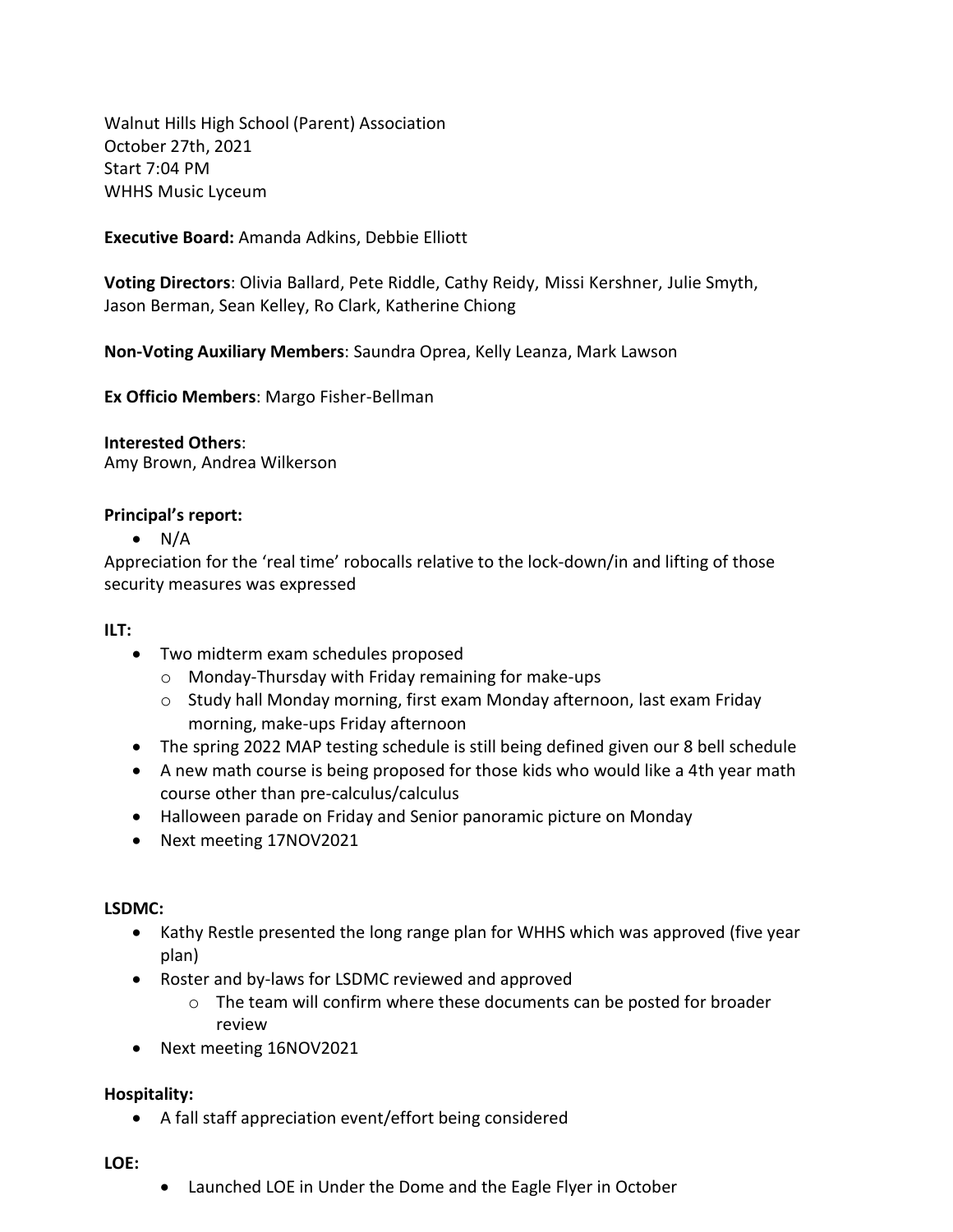- o A correction to the link for donations is being posted
- \$10,660 raised for the 2021/22 academic/fiscal year from 96 donations to date
- Yard signs have been ordered
- Still need help with updating Constant Contact and promoting more parents to opt into WHHS Association emails. An invitation to join was in the last Eagle Flyer.

### **WalnutFest:**

- Planned for 04Feb2022 at Rhinegeist
- Software to facilitate the auction was renewed
- Given the burden the pandemic has placed on area restaurants, etc, food donations will not be solicited this year, unless someone knows the owner/manager well and determines the request would not pose an undue hardship

### **Updates from each area/grade level**

# **7 th/8 th grade:**

- Boogie Bash occurred on 22OCT2021
	- o It was a great success with \$2,750 raised
	- o 468 tickets sold
- Ms. Stephenson, grade level advisor, and 4-5 others were instrumental in leading this event
	- o Great volunteer support
- Upcoming activities
	- o Kindness canes (candy canes with a message) in Nov/Dec
	- o Cards for hospitalized kids/nursing home patients
	- o Thanksgiving bake sale 19NOV2021
- Looking forward to planning the Twilight Ball next

# **9 th grade:**

- Thanksgiving gram fundraiser for November
- Holiday movie night in December
- Focusing on creative mechanisms to raise funds

Note:  $9<sup>th</sup>$  grade teams will coordinate with the  $7<sup>th</sup>/8<sup>th</sup>$  grade regarding Thanksgiving fundraisers

# **10th grade:**

- Received approval to host a spring event next year
	- o 'A Taste of 10.0' will be the theme
	- o Requested 23APR2022 for the date
	- o Will need help with planning, organizing, and executing

## **11th grade:**

- Homecoming games for  $10^{th}$ ,  $11^{th}$ , and  $12^{th}$  grades were a success
- Movie night held 15OCT2021
- Chipotle fundraiser conducted
- Upcoming events:
	- o Movie night 19NOV2021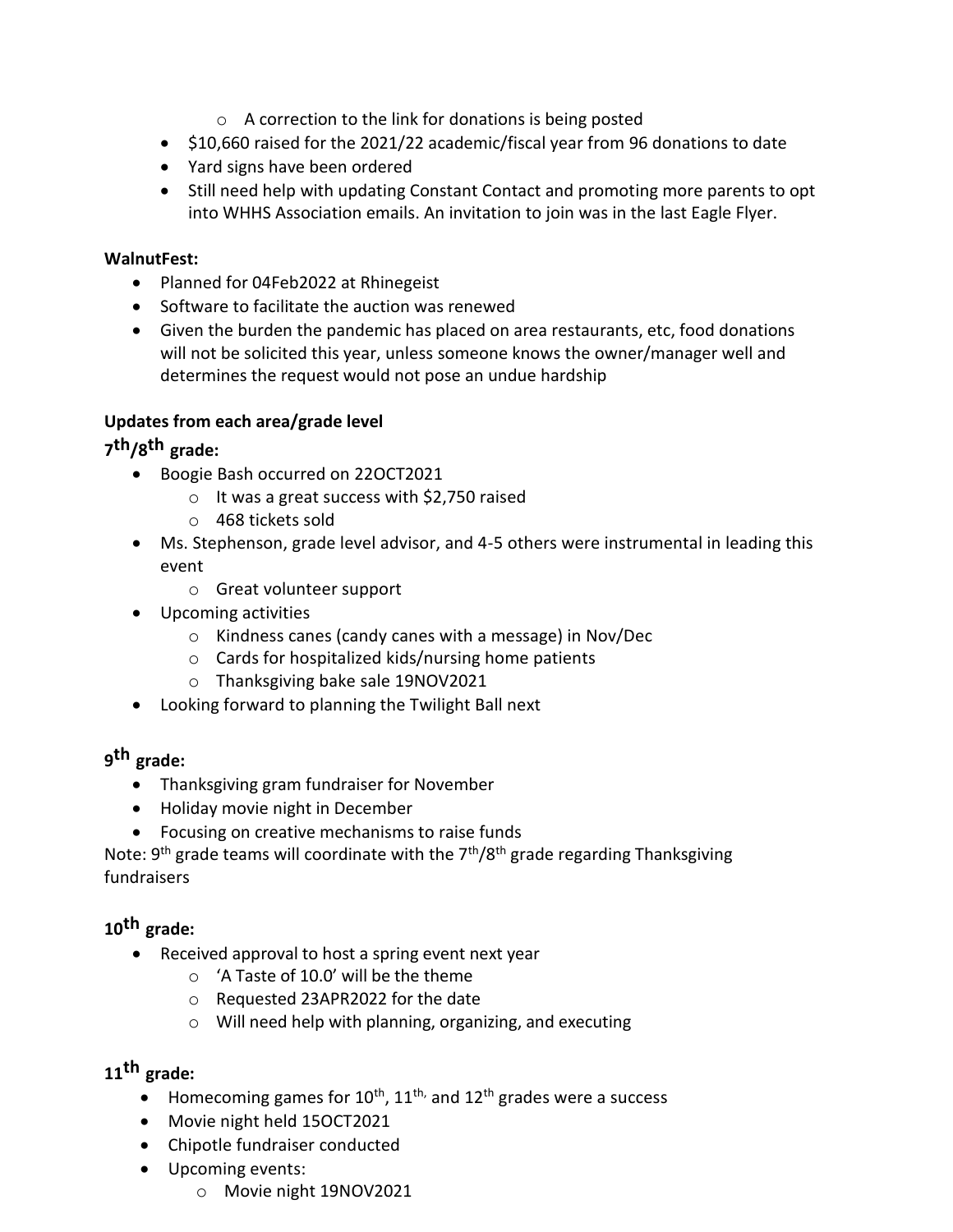- $\circ$  Clothing drive 1<sup>st</sup> week of December
- o Holiday market featuring student run businesses on 05DEC21 (tentative date)

# **12th grade:**

- Homecoming was a success
- Popcorn fundraiser to raise money for families with food insecurity raised \$3,000
	- o Planning to buy \$200 worth of groceries for 15 families
	- o Laundry baskets or reusable bags sought to help with delivery
- Winner of Senior T-shirt contest is Aubrey Laur (see slide for image)
- There is a senior costume contest on Friday

### **Theatre:**

- Senior High Play Rhinoceros tickets on sale
	- o 75 tickets per show
	- o 11-13NOV21 in the Black Box
- Audition and Crew sign ups available for the spring production of THE SPONGEBOB MUSICAL and LEND ME A TENOR
- Thespian Society laser tag fundraiser 02NOV21
- Still working on logistics of in person performances

### **WHIP:**

- Hosting in-person concerts again
	- o Kids wear masks
	- o Balcony cannot be used at this point (maintenance or spacing issue)
- Cookie dough fundraiser complete
- Focusing on patron donor sponsorships

## **Finance:**

Vote deferred

## **Any other business:**

- Based on the initial 7<sup>th</sup>/8<sup>th</sup> grade fundraiser, our school treasurer is working to develop an easier system/clearer process to manage the financial end of the fund raising efforts
- There was a discussion regarding whether a list of parents/family/alumni/supporters of WHHS who own businesses and are willing to donate/contribute/support various events can be maintained as a starting point when planning school events
- SOAR grants
	- o Forms updated and requests will have to be received by 30NOV21 (an email box will be defined)
	- o Responses will be given by winter break
	- o Amy Brown and Jason Berman will review requests and Angela Robison as well as one other institutional expert will be asked to support reviews
	- o Amanda Adkins and Margo Fisher-Bellman will ensure the grant forms are received by the teachers and club leaders
	- o Awards are capped at \$500
	- o Funds will be issued in JAN22; must be used end of APR22